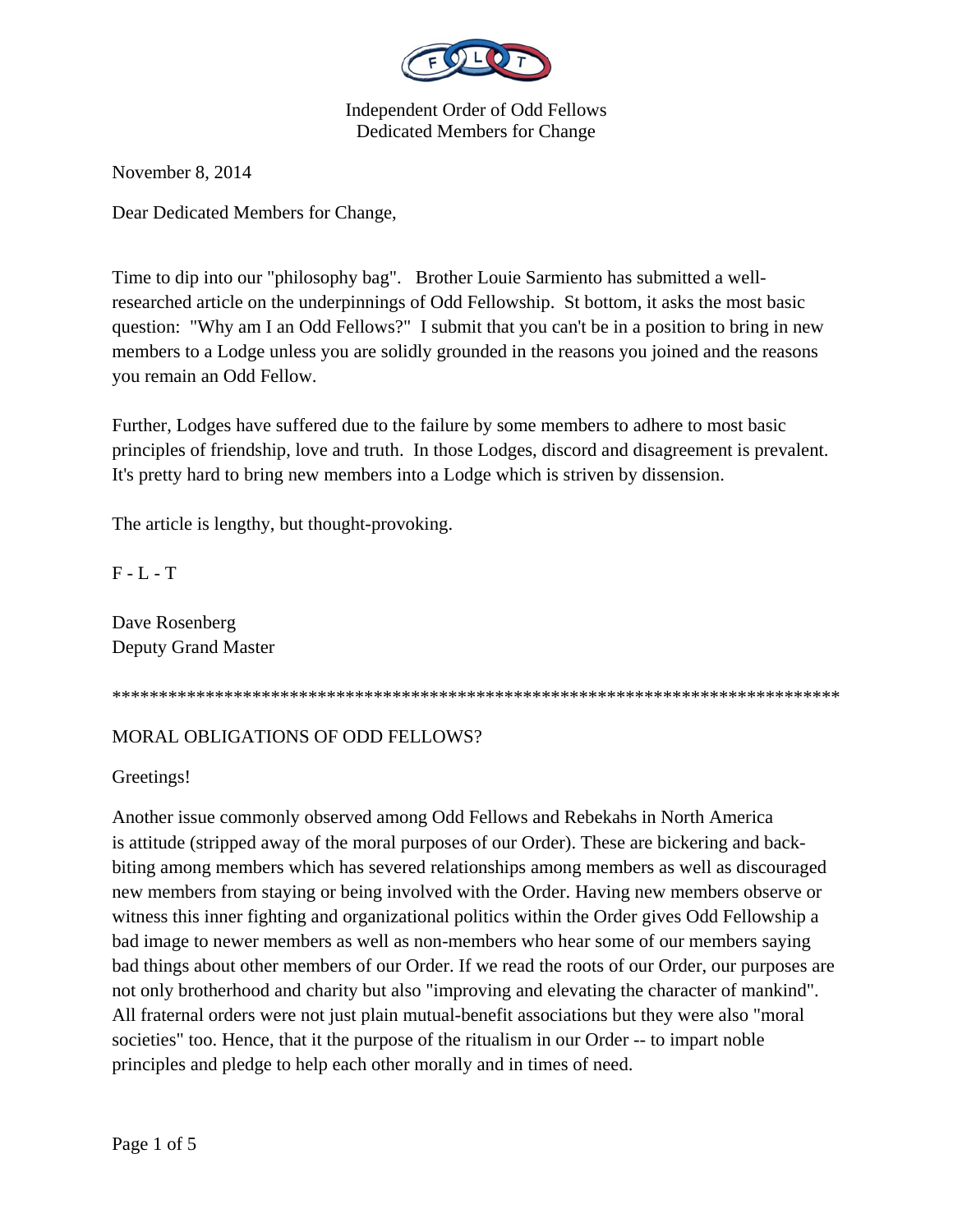

I am a member of another fraternal organization and, to be honest, I can compare the "strength of brotherly love" among members in that organization as compared to the I.O.O.F. which has a weaker "sense of fraternity" among our general membership. This is probably because many of our lodges in North America and the Sovereign Grand Lodge have marketed the I.O.O.F. more as a "charity organization" and a number of our members are blind of the "moral and fraternal purposes" of Odd Fellowship. During Sovereign Grand Lodge Sessions, quite a number of members do not even shake each others' hand or offer the "hand grip of Odd Fellowship" among each other. Many just walk pass through each other. Some do not even say "hi" even if they know the person is an Odd Fellow or Rebekah. This is not the case in the other fraternal orders I have been a member or observed because my friends or family are members. In one fraternal order my father is a member, everyone gives a hand grip of their fraternity every time they see each other and you can really feel the "warmth" of their brotherhood. This is the same with college fraternities and sororities, it is commonly practiced that members exchange hand grips when they see each other. We barely use our hand grip to our fellow members. In that other fraternal order, their sense of morality and respect towards fellow members also seems higher than among Odd Fellows based on my observation. One thing my father shared is that they take their fraternal obligations seriously and they gave binding promises towards the entire fraternity and their brothers. I scanned their obligation and I have seen the difference why.

In North America, our Odd Fellow rituals only give a "functional" obligation and not much of a moral and fraternal purpose. When I say functional, this means that our obligation only lets members promise to keep secret the passwords and signs and the books of our Order and that's it. It doesn't have much of a "moral and fraternal" content.

In my communication with several members of our Order in Europe, I felt how serious they take their obligations and how they say that the first purpose of the Order is that of a "school of morality" or "school of ethics" and you can see that they do look like they have "quality" members in terms of character. Below is the 1978 Danish obligation:

I, - give your name -, / promise to the best of my ability and with an honest mind / that I will fight against the evil within myself / and that I will strive to attain and practice / the principles of the Independent Order of Odd Fellows. /

I promise to the best of my ability / to strive to be a true Odd Fellow, / a good and faithful person / and that I will serve my lodge by willingly taking part in its work.

I promise / that I will never reveal the passwords, signs / and internal affairs belonging to the Order, / by word of mouth or in writing, / directly or indirectly, / to any person unauthorized to receive them. / And should I ever be expelled or voluntarily leave the Order, / I will consider this promise fully binding. /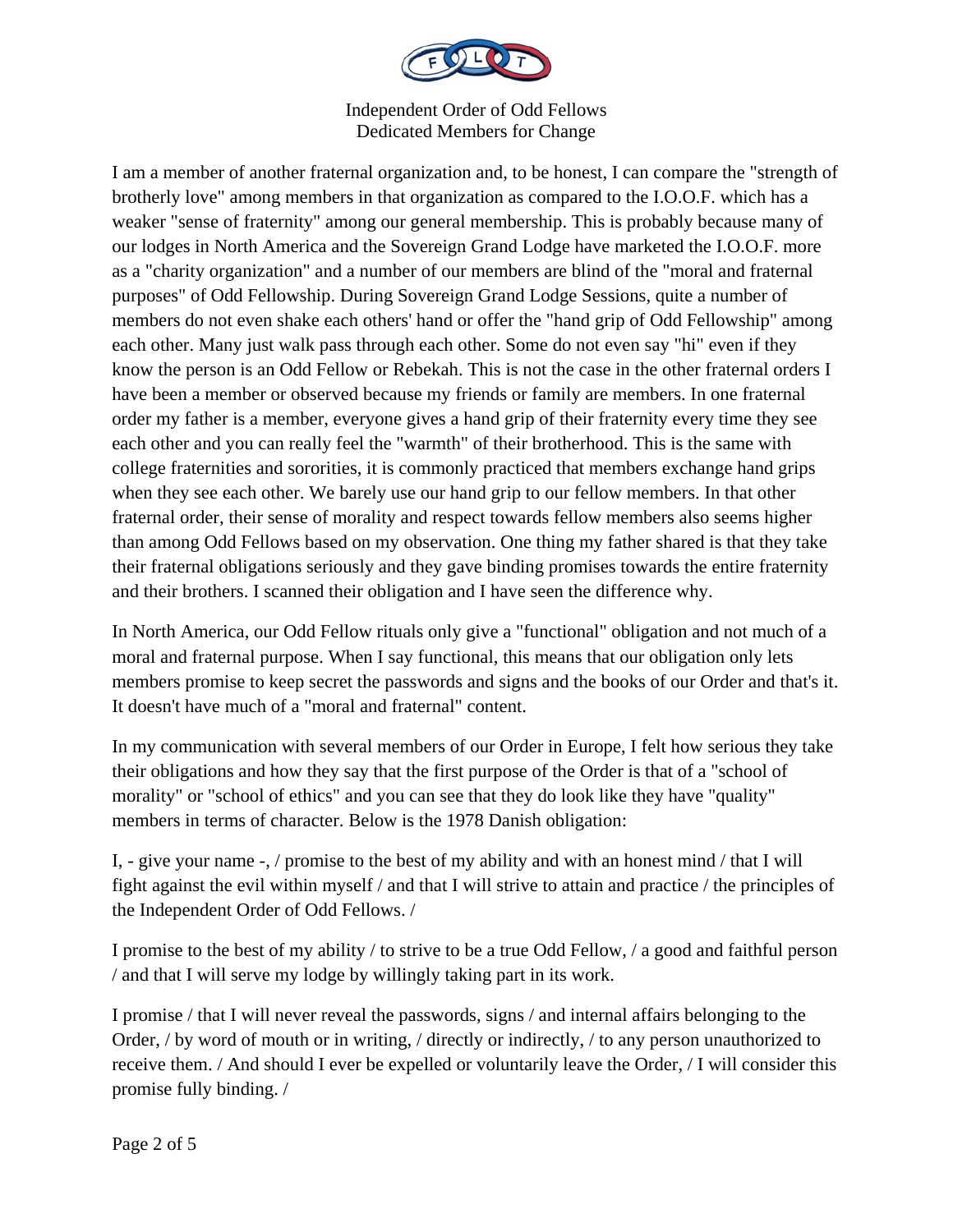

To the faithful performance of all which, / I pledge my sacred honor. /

Their obligation has a "moral" and "fraternal" content and having this content in our obligations could help prevent the in-fighting within the Order. From the moment members join the Order, they promise to give friendship and never to slander brothers and sisters and to fight the evil within him or herself and be a true Odd Fellow by practicing the principles taught in our degrees. The moment I read this version of the Danish Odd Fellow obligation and imagined myself taking that obligation, I felt different and enriched of my obligation as an Odd Fellows as compared to that obligation I took from the 2003 Rituals of the Sovereign Grand Lodge which were more of a functional secret society type obligation and does not influence me to be brotherly and to strive to become a better person by practicing the principles of our Order.

Another way to also address the attitude problems within the Order is for the Sovereign Grand Lodge to create a list of "Code of Ethics" based on the teachings of the rituals of our Order. In the Order of DeMolay, which I am a senior member, we are made to memorize the following Code of Ethics once we join the Order:

A DeMolay serves God.

- A DeMolay loves and honors his parents.
- A DeMolay honors all womanhood.
- A DeMolay is honest.
- A DeMolay is loyal to ideals and friends
- A DeMolay Practices honest toil.
- A DeMolay's word is as good as his bond.
- A DeMolay is courteous
- A DeMolay is gentleman at all times
- A DeMolay is a patriot in peace as well as in war.
- A DeMolay is clean in mind and body
- A DeMolay stands unswervingly for the public schools.
- A DeMolay always bears the reputation of a good and law-abiding citizen.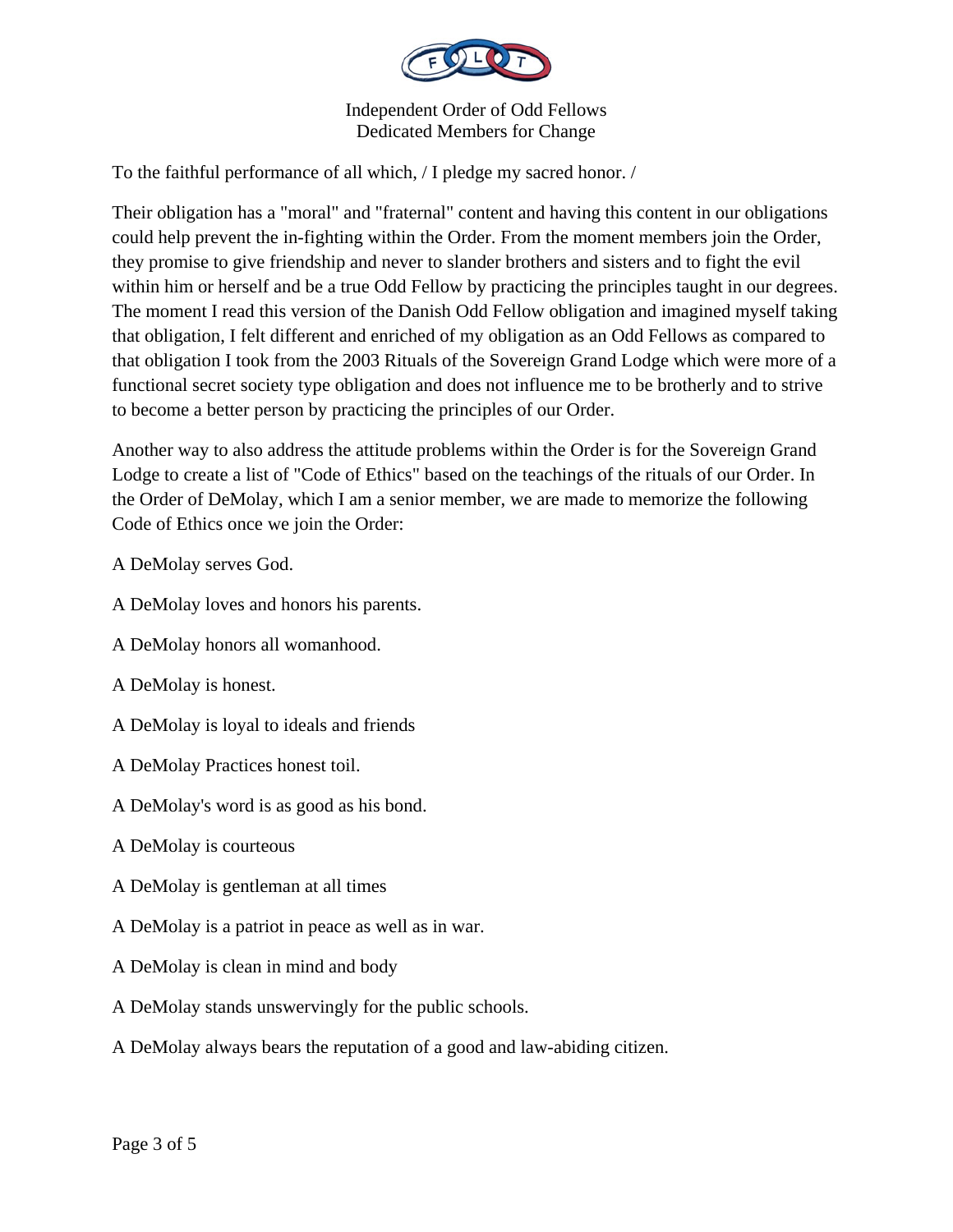

A DeMolay by precept and example must preserve the high standards to which he has pledged himself

This Code of Ethics I embraced from the Order of DeMolay continue to guide me in my personal life up until today. The obligations I took in the Odd Fellows were too plain that it did not touch my life until I did my own research from old books that are not even available to the majority of the members. In 2009, I wrote some kind of summary from what I learned from the Degrees of the Odd Fellows Lodge:

An Odd Fellow bases his thoughts and actions on healthy philosophical principles. He believes that life is a commitment to improve and elevate the character of humanity through service and example. He is humble in a way that he never boasts about himself. He knows and accepts his strengths and weaknesses and keeps away from badmouthing people and making unreasonable allegations. He understands that certain things in life are unavoidable. He is aware of the vanity of earthly things, the frailty and inevitable decay of human life and the fact that wealth has no power to stop the sureness of eventual death. He then asks the question, "How am I going to spend my life?"

An Odd Fellow an advocate of FRIENDSHIP and never looks at people with prejudiced eyes or bases his judgment on outward appearances. He supports the idea that all people, irrespective of race, creed, nationality, color, social status, sex, rank and station are equal. He does not take an undue advantage of his power or the weaknesses of those around him. He is gentle in behavior and never inflicts pain. He avoids impurity in thoughts and unchaste conduct. He also knows that he should respect himself by following temperance in his desires, fighting vices of every form, chastity of person and purity in heart and mind.

An Odd Fellow is an enactor of LOVE in a way that he feels jointly responsible for his fellowmen and prepared to give attention and help wherever and whenever help is needed. He is a person who treats others, especially women and children, with dignity and respect. He accepts the fact that nothing is perfect but believes that he has an obligation to contribute in making the world a better place to live.

An Odd Fellow adheres to equality, justice and righteousness and a pursuer of TRUTH. He sees searching for truth as searching for clarity in the sense of his life. Every time a small piece of